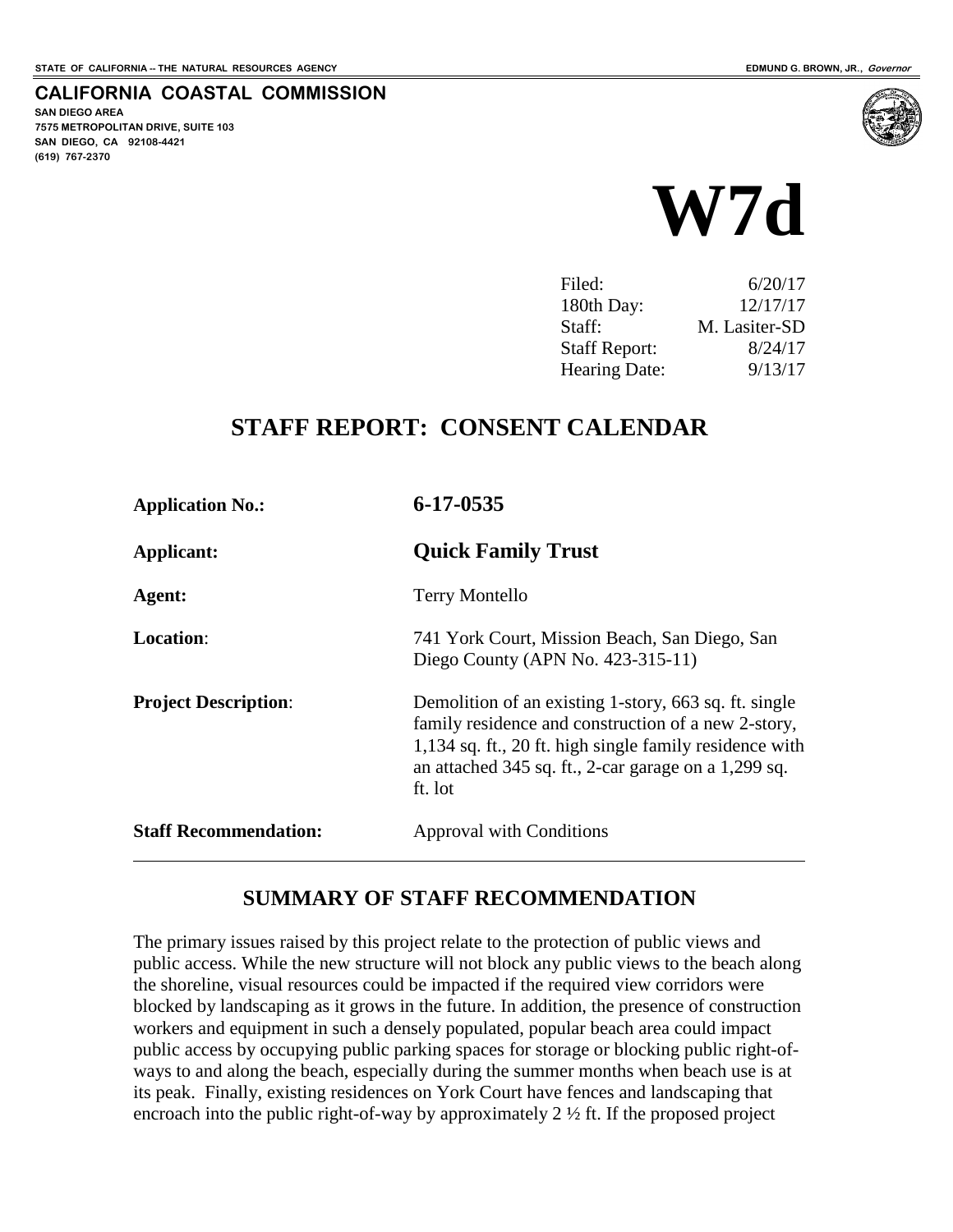#### 6-17-0535 (Quick)

were built to conform to the adjacent residences, the encroachment would adversely impact public access.

To address these potential adverse impacts, Commission staff is recommending several special conditions. **Special Condition 1** requires submittal of final site construction and landscaping plans that limit landscaping in the public view corridors to a height of 3 feet and prohibit encroachment into the public right-of-way. **Special Condition 2** prohibits development activity during the busy summer months between Memorial Day Weekend and Labor Day so as to remove the potential of development activity impeding coastal access. **Special Condition 3** requires the applicant to record a deed restriction against the property that imposes the conditions of the permit for the purpose of providing notice to future property owners. Therefore, as conditioned, the project will be consistent with the public access and visual resource protection policies of Chapter 3 of the Coastal Act, and no impacts to coastal resources are anticipated.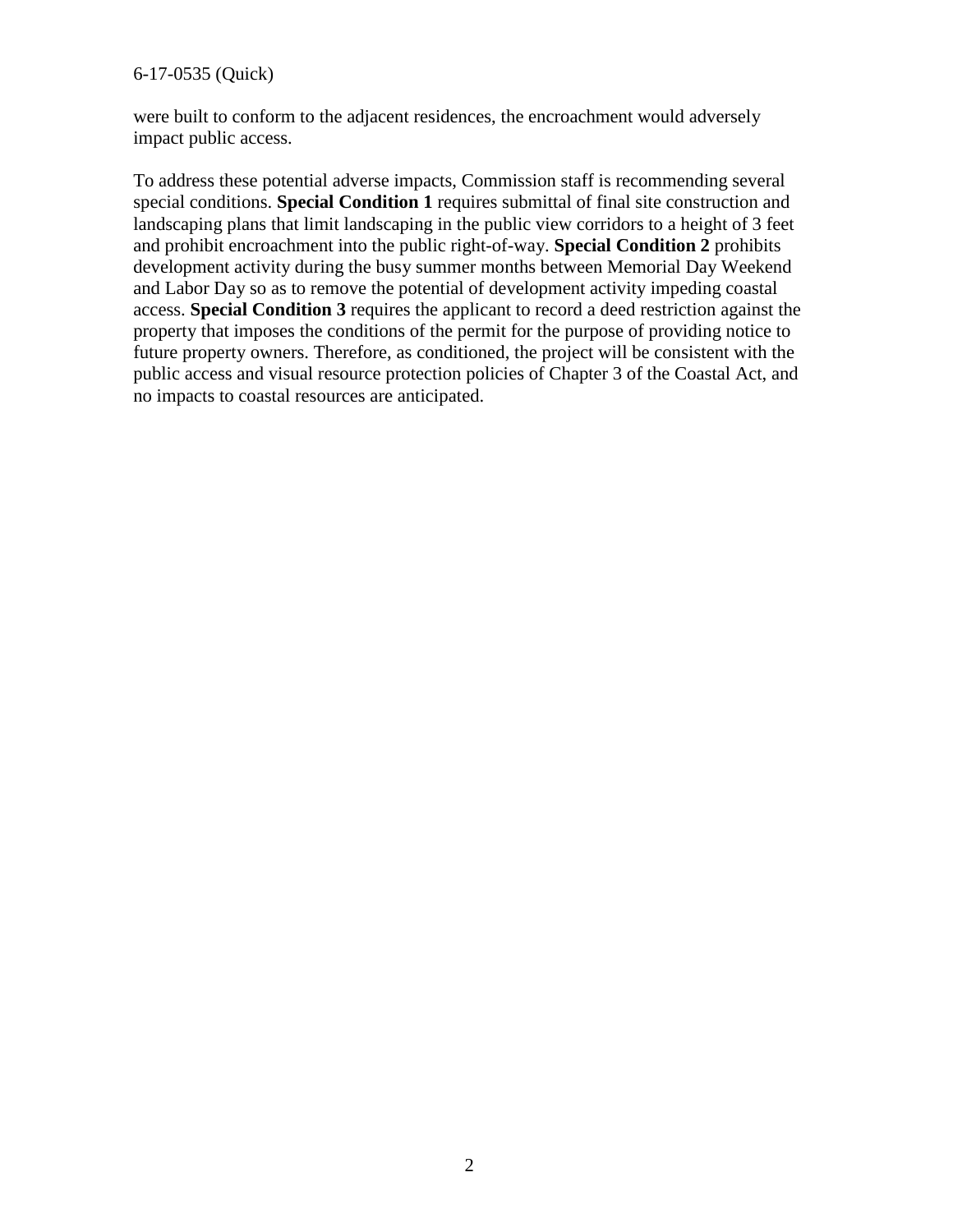# **TABLE OF CONTENTS**

| $A_{1}$ |  |
|---------|--|
|         |  |
|         |  |
|         |  |
|         |  |

## **EXHIBITS**

[Exhibit 1 – Vicinity Map](https://documents.coastal.ca.gov/reports/2017/9/w7d/w7d-9-2017-exhibits.pdf) [Exhibit 2 – Aerial Photo](https://documents.coastal.ca.gov/reports/2017/9/w7d/w7d-9-2017-exhibits.pdf) [Exhibit 3 – Site Plan](https://documents.coastal.ca.gov/reports/2017/9/w7d/w7d-9-2017-exhibits.pdf)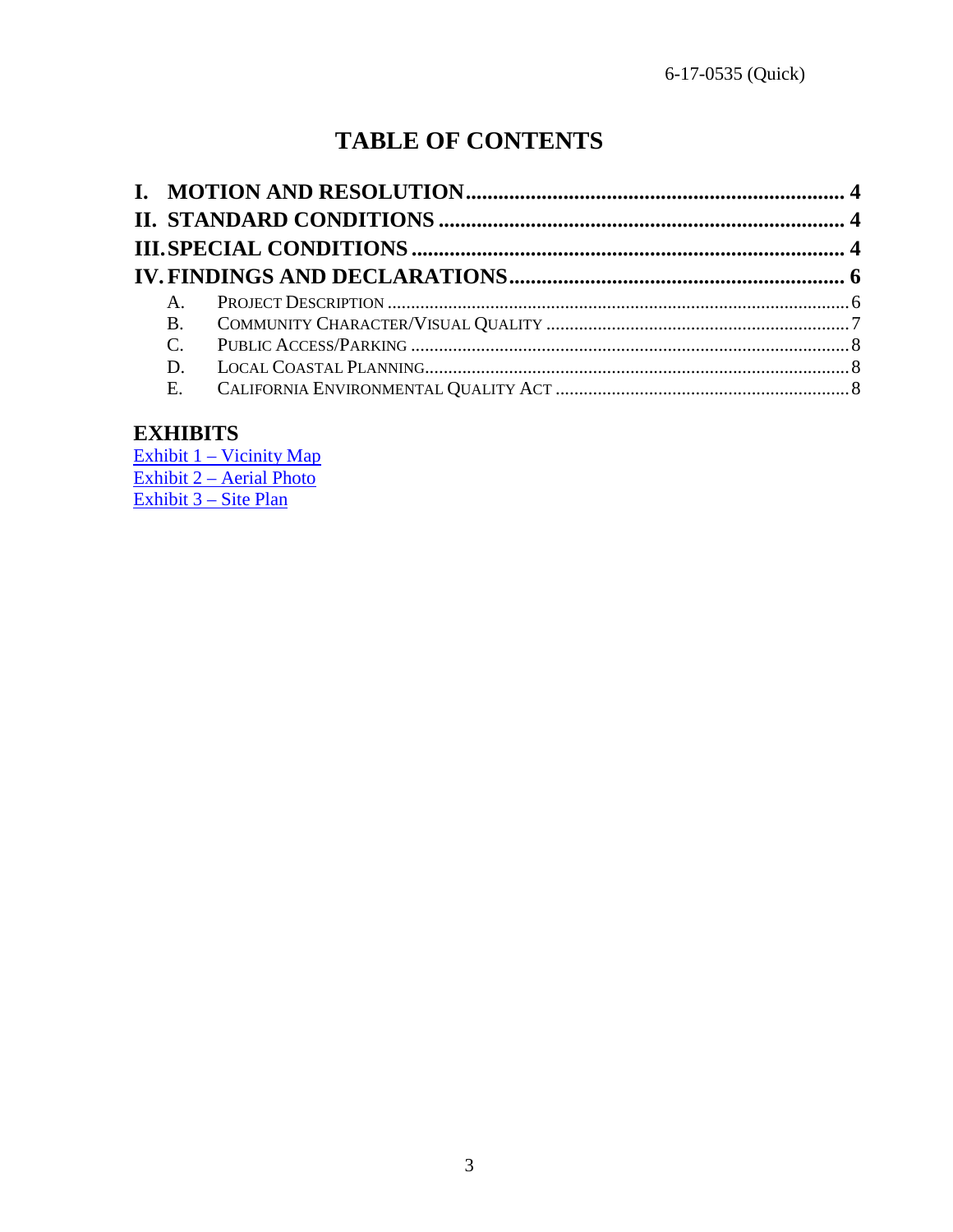## <span id="page-3-0"></span>**I. MOTION AND RESOLUTION**

#### **Motion:**

*I move that the Commission approve the coastal development permit applications included on the consent calendar in accordance with the staff recommendations.* 

Staff recommends a **YES** vote. Passage of this motion will result in approval of all the permits included on the consent calendar. The motion passes only by affirmative vote of a majority of the Commissioners present.

## <span id="page-3-1"></span>**II. STANDARD CONDITIONS**

This permit is granted subject to the following standard conditions:

- 1. **Notice of Receipt and Acknowledgment**. The permit is not valid and development shall not commence until a copy of the permit, signed by the permittee or authorized agent, acknowledging receipt of the permit and acceptance of the terms and conditions, is returned to the Commission office.
- 2. **Expiration.** If development has not commenced, the permit will expire two years from the date on which the Commission voted on the application. Development shall be pursued in a diligent manner and completed in a reasonable period of time. Application for extension of the permit must be made prior to the expiration date.
- 3. **Interpretation.** Any questions of intent of interpretation of any condition will be resolved by the Executive Director or the Commission.
- 4. **Assignment.** The permit may be assigned to any qualified person, provided assignee files with the Commission an affidavit accepting all terms and conditions of the permit.
- 5. **Terms and Conditions Run with the Land.** These terms and conditions shall be perpetual, and it is the intention of the Commission and the permittee to bind all future owners and possessors of the subject property to the terms and conditions.

## <span id="page-3-2"></span>**III. SPECIAL CONDITIONS**

This permit is granted subject to the following special conditions:

#### 1. **Submittal of Final Plans**

A. **PRIOR TO ISSUANCE OF THE COASTAL DEVELOPMENT PERMIT**, the applicant shall submit, for the review and written approval of the Executive Director a full-size set of the following final plans: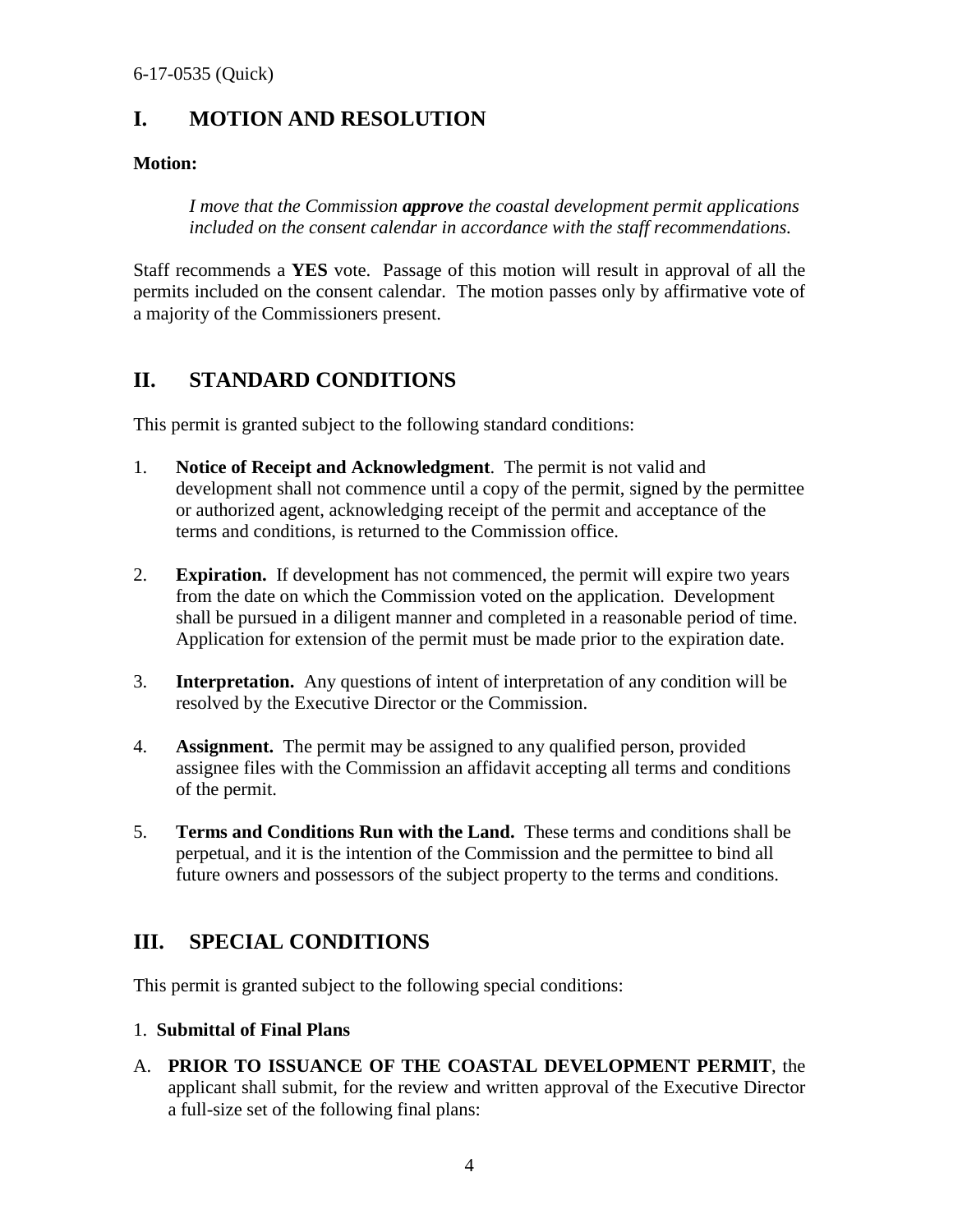1. Final Project Plans that substantially conform with the plans submitted to the Commission, titled "A Home Remodel for Jeffrey & Tracey Quick" dated 7/26/2017, and shall include the following:

a. No fencing or landscaping shall encroach onto the public right-of-way or City of San Diego property.

 2. Final Landscape/Yard Area Plans that substantially conform with the plans submitted to the Commission, titled "Landscape Plan for Quick Residence" dated 8/9/2017, and shall include the following:

- a. A view corridor, 10 feet wide, shall be preserved in the north yard area adjacent to York Court. All proposed landscaping in the north yard area shall be maintained at a height of three feet or lower (including raised planters) to preserve the views from Mission Boulevard toward the ocean.
- b. All landscaping shall be drought tolerant, native or non-invasive plant species. All landscape materials within the identified view corridors shall be species with a growth potential not to exceed three feet at maturity. No plant species listed as problematic and/or invasive by the California Native Plant Society, the California Exotic Pest Plant Council, or identified from time to time by the State of California shall be employed or allowed to naturalize or persist on the site. No plant species listed as "noxious weed" by the State of California or the U.S. Federal Government shall be utilized within the property. If using potable water for irrigation, the project shall use water-conserving emitters (e.g. microspray) and drip irrigation. Use of weather-based irrigation controllers and reclaimed water for irrigation is encouraged.
- c. Any fencing and walls, including glass walls, trellis walls, and retaining walls, in the northern yard setback areas along York Court shall not exceed a height of three feet above the existing grade or proposed grade, whichever is lower.
- d. No fencing or landscaping shall encroach onto the public right-of-way or City of San Diego property.
- e. A written commitment by the applicant that five years from the date of the issuance of the coastal development permit for the residential structure, the applicant will submit for the review and written approval of the Executive Director a landscaping monitoring report, prepared by a licensed Landscape Architect or qualified resource specialist, that certifies whether the on-site landscaping is in conformance with the landscape plan approved pursuant to this special condition. The monitoring report shall include photographic documentation of plant species and plant coverage.

If the landscape monitoring report indicates the landscaping is not in conformance with or has failed to meet the performance standards specified in the landscaping plan approved pursuant to this permit, the Permittee, or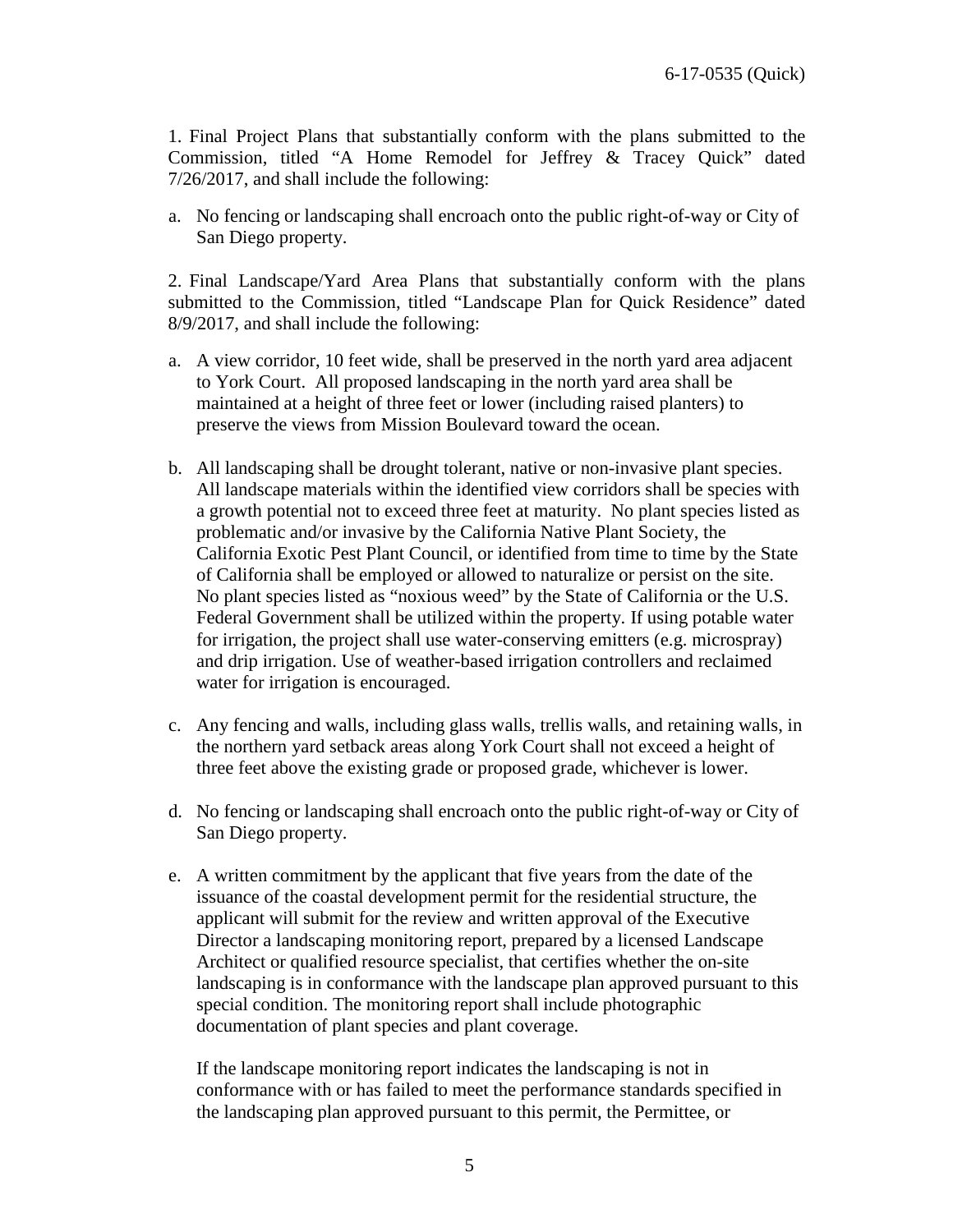successor in interest, shall submit a revised or supplemental landscape plan for the review and written approval of the Executive Director. The revised landscaping plan must be prepared by a licensed Landscape Architect or qualified resource specialist and shall specify measures to remediate those portions of the approved landscaping plan that have failed or are not in conformance with the original approved plan.

- B. The permittee shall undertake development in conformance with the approved final plans unless the Commission amends this permit or the Executive Director determines that no amendment is legally required for any proposed minor deviations.
- 2. **Timing of Development.** No construction shall take place for the project between Memorial Day and Labor Day of any year. Access corridors and staging areas shall be located in a manner that has the least impact on public access via the maintenance of existing public parking areas and traffic flow on coastal access routes (e.g. no street closures or use of public parking as staging areas).
- 3. **Deed Restriction. PRIOR TO THE ISSUANCE OF THE COASTAL DEVELOPMENT PERMIT**, the applicant shall submit to the Executive Director for review and written approval documentation demonstrating that the applicant has executed and recorded against the parcel(s) governed by this permit a deed restriction, in a form and content acceptable to the Executive Director: (1) indicating that, pursuant to this permit, the California Coastal Commission has authorized development on the subject property subject to the terms and conditions that restrict the use and enjoyment of that property, and (2) imposing the special conditions of this permit as covenants, conditions, and restrictions on the use and enjoyment of the property. The deed restriction shall include a legal description of the entire parcel or parcels governed by this permit. The deed restriction shall also indicate that, in the event of an extinguishment or termination of the deed restriction for any reason, the terms and conditions of this permit shall continue to restrict the use and enjoyment of the subject property so long as either this permit or the development it authorizes, or any part, modification, or amendment thereof, remains in existence or with respect to the subject property.

## <span id="page-5-0"></span>**IV. FINDINGS AND DECLARATIONS**

#### <span id="page-5-1"></span>**A. PROJECT DESCRIPTION**

The proposed project is demolition of an existing 663 sq. ft. 1-story single family residence, and construction of a new 1,134 sq. ft., 20 ft. high, 2-story single family residence with an approximately 345 sq. ft. attached 2-car garage on a 1,299 sq. ft. lot at 741 York Court in the Mission Beach community of the City of San Diego [\(Exhibit 1\)](https://documents.coastal.ca.gov/reports/2017/9/w7d/w7d-9-2017-exhibits.pdf). The subject site is within an existing residential area zoned R-N and the proposed development is similar in size and scale to the surrounding development.

The project site is located on the south side of York Court, facing north [\(Exhibit 2\)](https://documents.coastal.ca.gov/reports/2017/9/w7d/w7d-9-2017-exhibits.pdf). In the Mission Beach neighborhood, the public right-of-way of the various courts and places,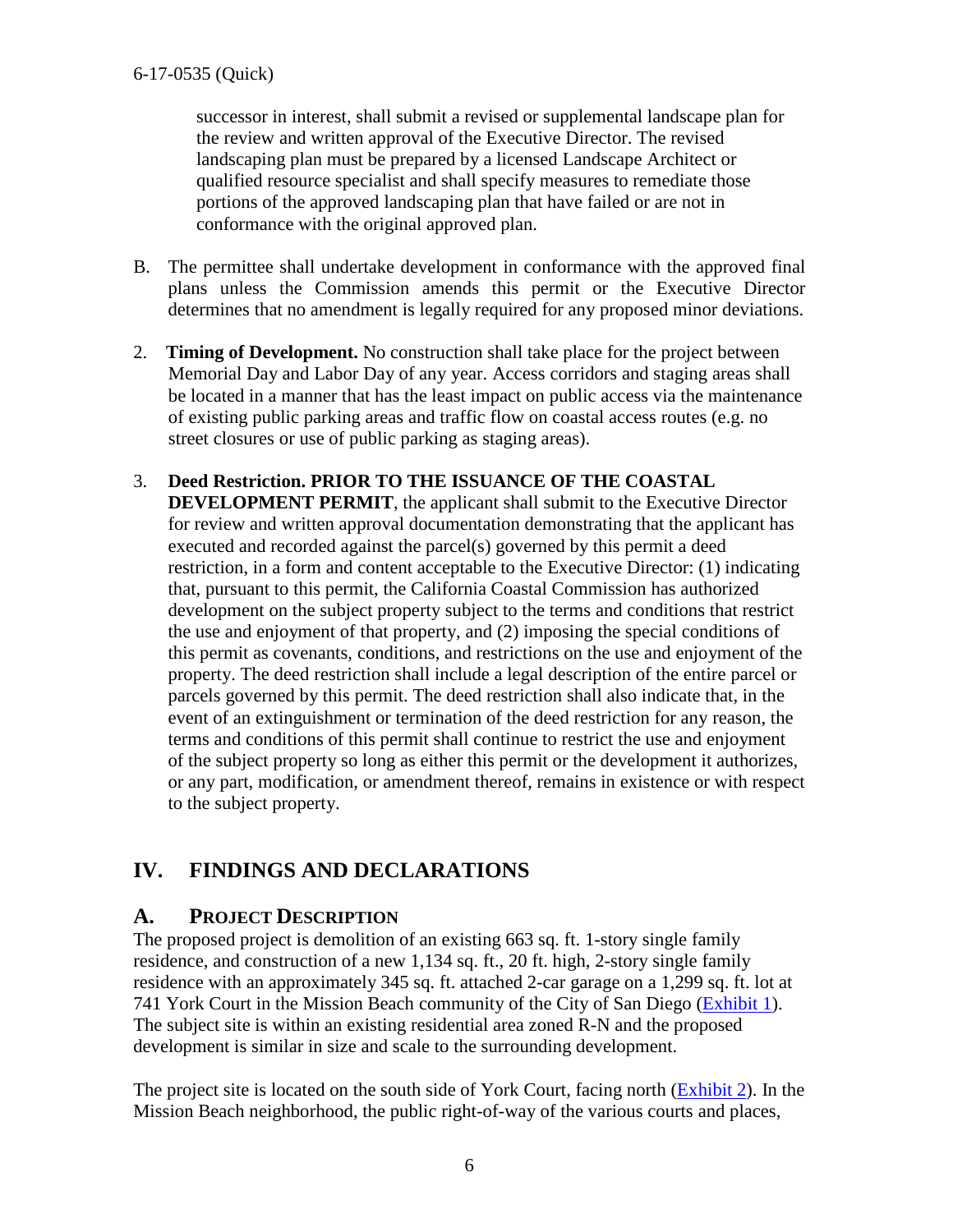which are generally east-west running streets, as well as the yard setbacks of the adjacent properties comprise the community's public view corridors. Additionally, the public boardwalk – Ocean Front Walk – which runs north-south along the beach, serves not only as a highly popular public access way, but also serves as a public view corridor along the shoreline. Because the project is located between the first public road and the sea, there is the potential for the project to impact views to the shoreline from Mission Boulevard.

The Commission typically reviews projects to ensure that any new development does not encroach into the yard setback areas, which could impede public views to and along the ocean. Such encroachments could include structures and/or landscaping. Existing residences on York Court have fences and landscaping that encroach into the public right-of-way by approximately 2 ½ ft. If the proposed project were built to conform to the adjacent residences, the encroachment would privatize a portion of the public corridor, and adversely impact public and visual access on York Court. The applicant originally proposed to locate fences and landscaping within the view corridor and public right-of-way; however, after coordinating with Commission staff, the applicant revised the project to locate all development, including fences and landscaping, outside of the view corridor and public right-of-way [\(Exhibit 3\)](https://documents.coastal.ca.gov/reports/2017/9/w7d/w7d-9-2017-exhibits.pdf). To ensure that public views west towards the ocean are protected, **Special Condition 1** requires the applicant to submit final plans indicating that no structures will be located in the view corridor. There is potential for landscaping in the northern yard area to impede views west towards the ocean. As such, Special Condition 1 also requires the applicant to submit a final landscaping plan requiring all landscape and hardscape in the northern yard area to consist of low-lying materials not exceeding three feet in height.

Because the subject site is constrained and has limited access and space to accommodate construction activities and staging, demolition and construction activity could impede public access by occupying public parking spaces or blocking public right-of-ways with materials or debris. Therefore, **Special Condition 2** prohibits any development during the peak summer months when public access could be impacted. Finally, **Special Condition 3** requires recordation of the permit conditions against the property to ensure future property owners are aware of the above mentioned protections and conditions.

Since the existing structure was built in 1941, it is subject to the City of San Diego's review for historical significance. Section 143.0212 of the City's Land Development Code provides that the City shall determine the need for a site-specific survey for the purposes of obtaining a construction permit or development permit for development for any parcel containing a structure that is 45 or more years old. In this particular case, the structure is approximately 76 years old, but the City's Development Services did not find the structure to be eligible for historical designation and there is no evidence that the structure has historic value.

#### <span id="page-6-0"></span>**B. COMMUNITY CHARACTER/VISUAL QUALITY**

The development is located within an existing developed area and, as conditioned, will be compatible with the character and scale of the surrounding area and will not impact public views. Therefore, the Commission finds that the development, as conditioned, conforms to Section 30251 of the Coastal Act.